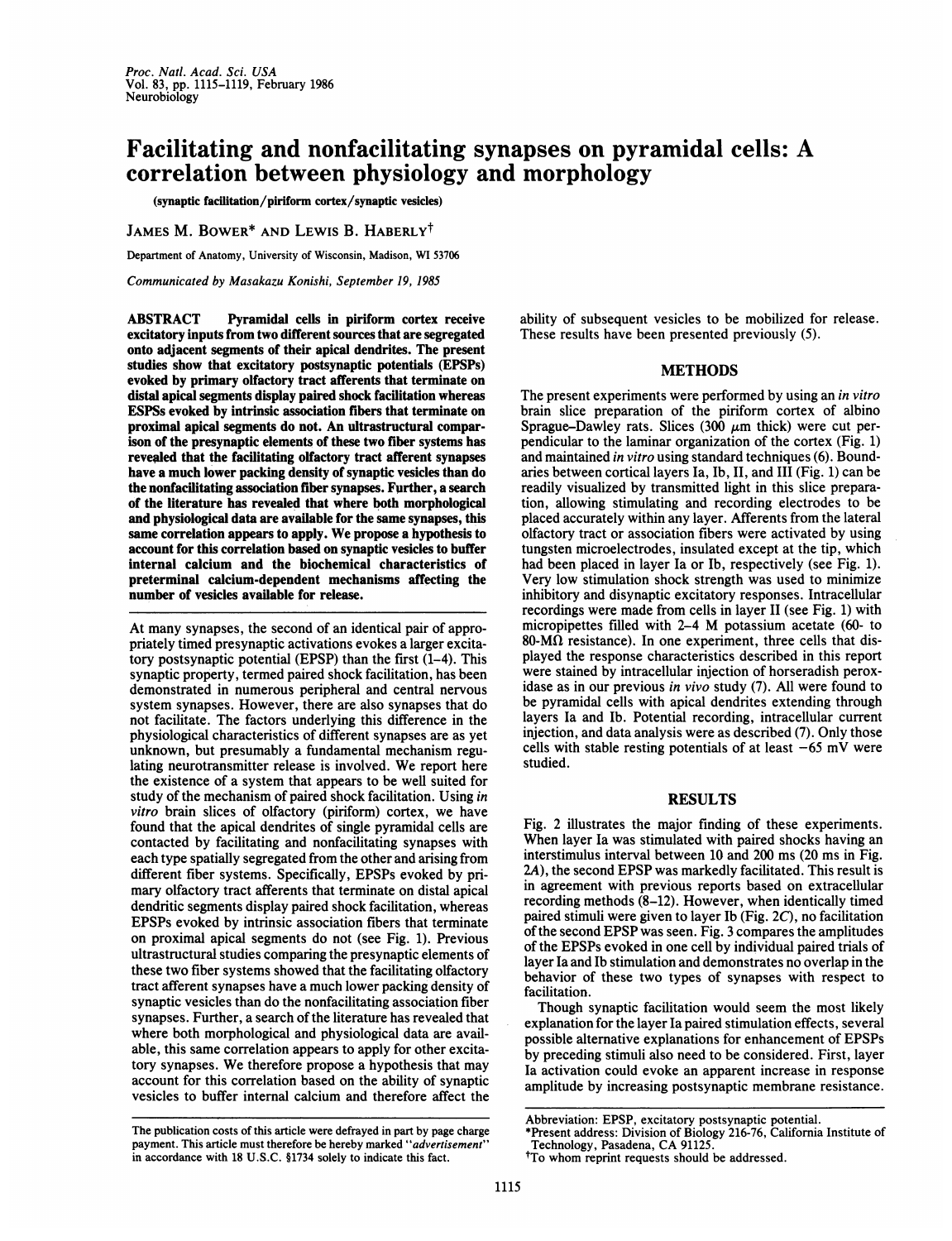

FIG. 1. Schematic diagram of a piriform cortex slice showing the positions of stimulating (black) and recording (white) electrodes and the relevant cortical lamination, fiber systems, and excitatory synaptic connections. LOT, lateral olfactory tract (afferent fibers from thd olfactory bulb); P, pyramidal cell.

Although a local dendritic resistance change cannot be completely ruled out, the experiment illustrated in Fig. 2B strongly contradicts this alternative explanation by showing that layer Ia stimulation does not enhance the EPSP evoked by layer lb stimulation in adjacent dendritic segments. A second way in which layer Ia stimulation could produce a larger second Ia EPSP is if olfactory tract afferents have lowered thresholds for reactivation after a first shock. However, previously reported experiments have specifically ruled out this possibility for the in vitro piriform cortex slice preparation by showing that the amplitude of submaximal lateral olfactory tract extracellular spike potentials are unaffected by conditioning volleys (10).

Inhibitory current shunting effects must also be considered as a possible explanation for the present results. For example, an increase in membrane conductance following layer lb stimulation could negate the effect of facilitation on a second layer lb stimulation. This possibility was ruled out in several ways. First, it was demonstrated that layer lb stimulation had no effect on subsequent layer Ia evoked EPSPs (Fig. 2D). If an increase in membrane conductance resulted from layer lb activation, it would have been apparent in this experiment because layer Tb synapses lie between layer Ia synapses and the recording site (see Fig. 1). It is also possible that layer lb stimulation activates an inhibitory effect at or near the level of the cell body that could mask paired shock facilitation. This was ruled out by direct measurement of conductance by intracellular current injection (Fig. 4). Finally, we have recorded paired EPSPs after perfusing the slice with medium containing 100  $\mu$ M picrotoxin, which is known to block chloride-mediated inhibitory postsynaptic potentials in piriform cortex (7, 13). Although this treatment resulted in apparent seizure activity at high shock strengths, with low shock strengths the facilitatory properties of layer Ia and lb synapses were unchanged.

To establish clearly the existence of synaptic facilitation, it is also necessary to rule out possible excitatory or disinhibitory multisynaptic effects. Though apparent multisynaptic effects are generated in vivo and in vitro with moderate to high shock strengths  $(7, 11, 14)$ , at the low strengths used in the present studies the smooth monophasic shapes of layer Ia and lb evoked EPSPs suggest an exclusive monosynaptic origin. However, to further rule out multisynaptic effects, we made a fine cut under layer II in two experiments to section all pyramidal cell association axons (see Fig. 1). After 1-2 hr of recovery, we could still record  $-65$  to  $-70$  mV resting potentials from cells in layer II. This procedure appeared to remove the multisynaptic components seen in intact slices because high shock strengths increased EPSP amplitudes without changing their shapes. After undercutting, both high and low shock strengths evoked responses to paired layer Ia and lb stimulation that were identical to those evoked by low shock strengths in nonundercut slices.

Based on these control procedures that rule out the most likely alternative explanations, we conclude that olfactory tract afferent synapses display synaptic facilitation, whereas association fiber synapses on the same pyramidal cells do not facilitate.

## DISCUSSION

Recent experiments in this laboratory have taken advantage of the different origins of the layer Ia and lb fiber systems to make a comparison of the ultrastructure of the synapses associated with each (15). This comparison revealed that the density and distribution of synaptic vesicles in the presynaptic terminals of these two systems is one of their most strikingly different features. The nonfacilitating association fiber synapses in layer lb have a much higher packing density of vesicles than the facilitating olfactory bulb afferent terminals in layer Ia. This difference is especially apparent in the area adjacent to the presynaptic density, where vesicles in layer lb synapses are found in compact clusters, whereas those in layer Ia synapses are more sparsely and evenly distributed. Although this synaptic morphology was described by using autoradiographic axonal transport methods in opossum piriform cortex, studies with degeneration methods suggest that a similar difference is present in the rat (16).

What makes this result particularly intriguing is that a subsequent survey of the literature reveals that this association of sparse vesicles with facilitating synapses and packed vesicles with nonfacilitating synapses is found in other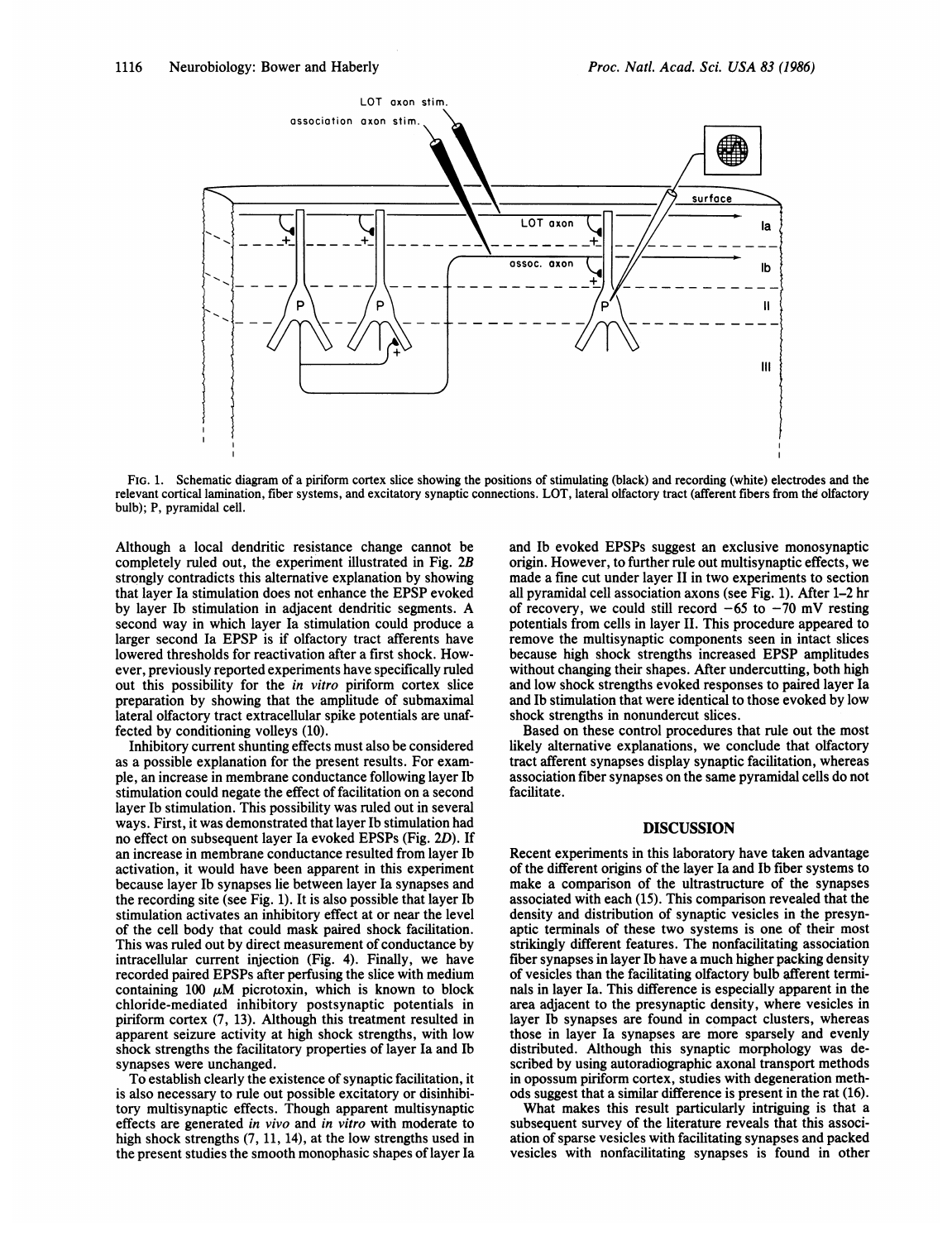

FIG. 2. Comparison of the synaptic effects on a neuron recorded in layer II of different paired combinations of layer la and/or layer Ib stimuli. For the sets of intracellular records shown in A-D, the uppermost trace is the average of several responses to the indicated stimulus pair, whereas the lower trace shows averaged control responses to the second stimulus alone superimposed on the averaged response to the second stimulus when it is preceded by the first. In the latter trace, the tail of the first response has been removed by subtraction. The voltage and time scales are the same for all records. The series of superimposed averaged traces at the bottom of the figure show the time course of layer Ia-evoked facilitation. The arrows below the time line indicate the interstimulus delay between pairs for each superimposed record. The response to the first stimulus alone is not shown but was similar in amplitude to the response evoked after a 175-ms delay.

synapses in which both physiological and morphological data are available. For example, in the torpedine electric organs of Narcius brasilienis, the main electric organ synapses do not facilitate, whereas the accessory electric organ synapses do (17, 18). Correspondingly, the nonfacilitating synapses of the main organ have 75% more vesicles located next to the presynaptic junctional area than do the facilitating synapses of the accessory organ. A second and particularly interesting example is found in the dorsal spinal cord, where group Ia afferent synapses have very dense vesicle packing (19) and physiological recordings from spinocerebellar tract neurons

on which these fibers synapse (20) reveal no facilitation in group Ia afferent evoked EPSPs (21). On the other hand, group Ia synapses in the ventral cord have less dense vesicle packing (19, 22), and the EPSPs they evoke in motoneurons do facilitate (21, 23, 24). Furthermore, synapses made by different branches of a single identified group Ia axon display this different morphology in the ventral and dorsal horn (19), raising the possibility that vesicle density and synaptic function may be regulated locally, perhaps by the postsynaptic cell. Equally intriguing is the result of physiological experiments in which the facilitating properties of individual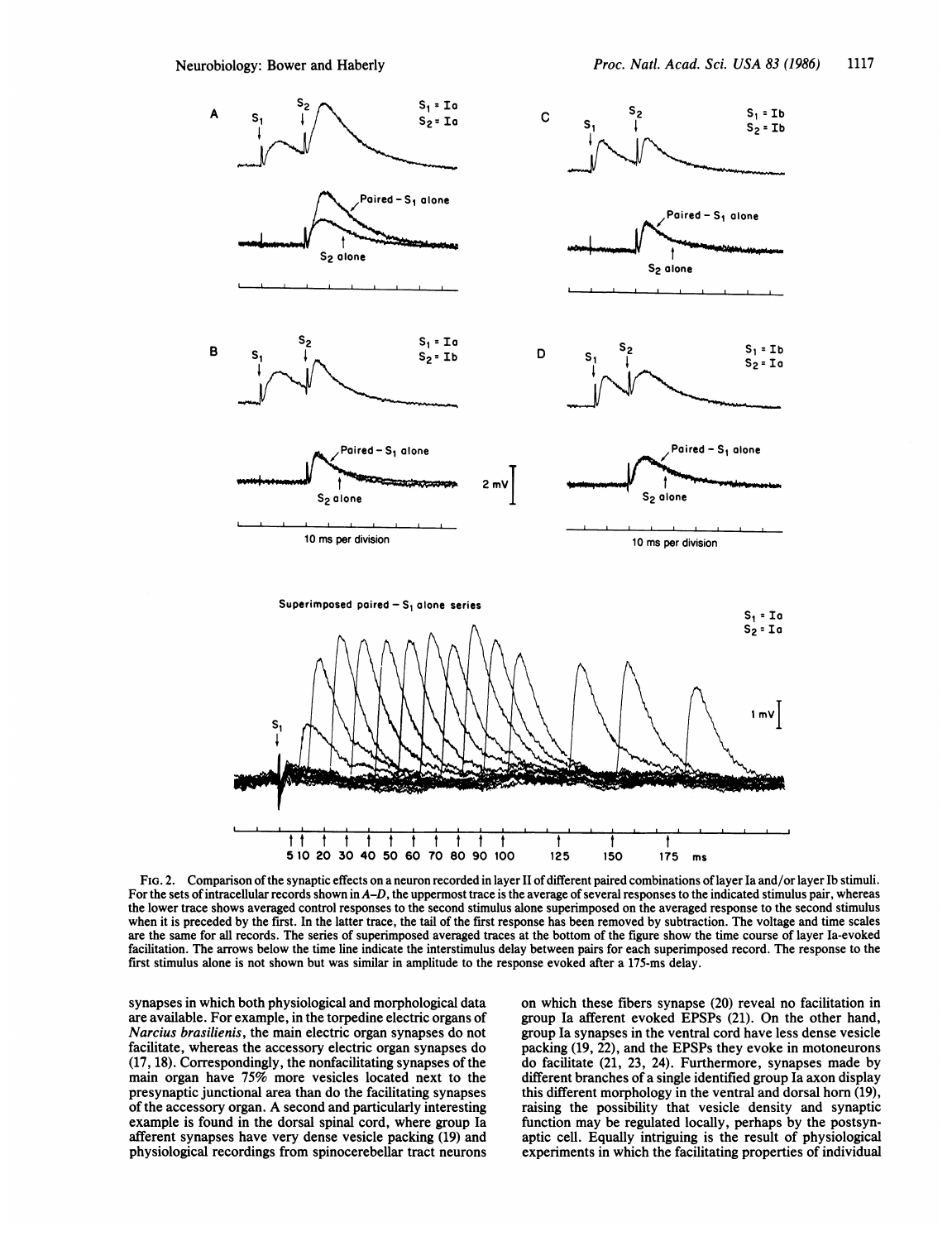

FIG. 3. Relative amplitude of EPSPs evoked by individual paired layer Ia and Tb stimulation trials in a single neuron (average records shown in Fig. 2  $A$  and  $C$ ). Note that in every trial the second of two layer Ia-evoked EPSPs was 1.5-2.0 times greater in amplitude than the first.

group Ia synapses on motoneurons in the ventral spinal cord were studied (22, 23). These synapses were found to vary in their degree of facilitation, a result which we would hypothesize may parallel variabilities in vesicle packing densities also seen in these synapses (19, 22).

Though the results presented in this paper do not directly address the biochemical mechanism underlying synaptic facilitation, the observed inverse relationship between the occurrence of facilitation and the density of synaptic vesicles when coupled with other biochemical results does suggest a working hypothesis. Strong physiological evidence suggests that facilitation like that seen in layer Ia synapses is mediated by a presynaptic mechanism involving calcium (1-4, 25-27) that produces an increase in the amount of transmitter released (4, 25). Further, recent modeling efforts have emphasized the important role played by intraterminal calcium buffering in kinetics of transmitter release (28-33). These results are interesting in light of our own because of the several lines of evidence indicating that synaptic vesicles can act as strong buffers of cytosolic calcium (17, 34-39). Given the packed vesicle morphology of layer Ib synapses and calcium uptake by presynaptic vesicles, we would expect a substantially increased calcium buffering capacity in these synapses. This is especially so near the presynaptic density where the most densely packed vesicles are seen and calcium channels are presumably located (40, 41). The resulting decrease in the stimulus-induced internal free calcium in these synapses would be expected to result in less calcium being available to trigger the recruitment, positioning, or other readying of vesicles for release by subsequent depolarizations. In contrast, the lesser calcium buffering capacity that may result from the relatively lower density of presynaptic vesicles in layer Ia synapses could result in more postdepolarization calcium-dependent activity.

Recent studies of synapsin I, a vesicle-associated protein found in large concentrations in presynaptic endings, have illuminated one such calcium-dependent mechanism (42, 43). Specifically, it has been proposed that kinases activated by a transient stimulus-induced increase in internal calcium would phosphorylate synapsin I, resulting in its dissociation from



10 ms per division

FIG. 4. Demonstration of the lack of conductance change following layer Ib stimulation. (A and B) Intracellular response of a neuron recorded in layer II to identical paired layer Ia (A) and Ib (B) stimuli. (C) Response recorded to a single layer Ib stimulus followed by an intracellular current injection occurring at the same latency as the second EPSP in records  $A$  and  $B$ . The response to a control current pulse has been superimposed. The lack of a significant membrane conductance change at the time of the second EPSP is revealed by the similar time constants for the rising phases of the voltage changes resulting from the control and post-EPSP current pulses. (D) Current monitor record. All responses were averages and were recorded from the same cell. Voltage scales for A-C are identical.

synaptic vesicles. Without synapsin I, vesicles may rapidly move to a release-ready position close to the synaptic cleft. Based on this mechanism, we propose that the facilitated EPSP resulting from the second of two shocks is a direct result of an increase in the number of vesicles properly positioned for release as a result of the first shock. Accordingly, we would predict that following a single activation of afferent fibers, layer Ia synapses would undergo a transient 200-ms increase in the number of vesicles adjacent to the synaptic cleft. Note that even without the buffering of calcium by presynaptic vesicles, such a mechanism would be expected to have less of an influence on the layer Ib synapses, whose vesicles are already in a highly packed state. Based on this reasoning, any experimental manipulation that reduces the number of vesicles available for release at nonfacilitating synapses would be expected to increase the ability of these synapses to facilitate. Exactly this result has been reported in N. brasilienis, in which high frequency (tetanic) bursts of afferent stimulation deplete presynaptic vesicles and result in a subsequent facilitation of EPSPs in the normally nonfacilitating packed vesicle synapses of the main electric organ (18) [similar result in neuromuscular junction (44)]. In the central nervous system, normally nonfacilitating synapses with packed synaptic vesicles also have been shown to facilitate following tetanic stimulation (45-47).